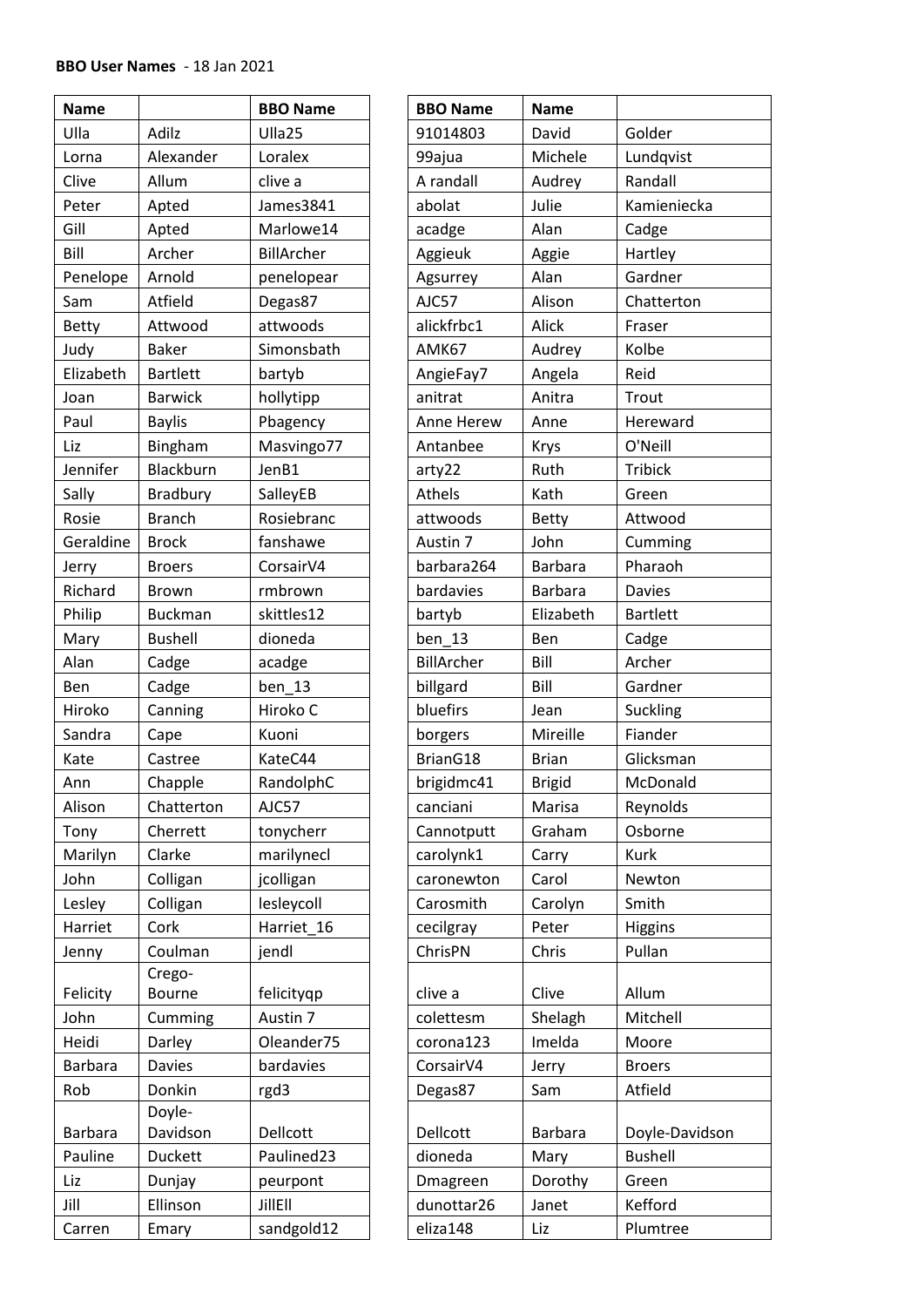| Mireille     | Fiander        | borgers        | elizabet45    | Elizabeth | Gibbon         |
|--------------|----------------|----------------|---------------|-----------|----------------|
| Ray          | Foreman        | rayjohn193     | europrojex    | Rodney    | Turner         |
| Alick        | Fraser         | alickfrbc1     | fanshawe      | Geraldine | <b>Brock</b>   |
| Malcolm      | Frost          | Malcolm01      | Faypres       | Fee       | Preston        |
| Hilda        | Gardiner       | HildaMG        | felicityqp    | Felicity  | Crego-Bourne   |
| Alan         | Gardner        | Agsurrey       | Fleureur      | Yvonne    | O'Duffy        |
| Bill         | Gardner        | billgard       | Frank953      | Frank     | West           |
| Trevor       | Gaskell        | <b>Trevgas</b> | GailN34       | Gail      | Norman         |
| John         | Gaymer         | johmer         | GeorgeR1      | George    | Romanowski     |
| Elizabeth    | Gibbon         | elizabet45     | ginnycaro     | Maureen   | Paxton         |
| <b>Brian</b> | Glicksman      | BrianG18       | GivonsSur     | Dorothy   | Steinart       |
| John         | Goff           | Mortongoff     | Harriet_16    | Harriet   | Cork           |
| David        | Golder         | 91014803       | healthman8    | Alfred    | Shields        |
| Karin        | Goodway        | kdpaels        | heather196    | Heather   | Matthew        |
| John         | Gough          | johnnyg45      | helenapol     | Helena    | Pollock        |
| Kath         | Green          | Athels         | HildaMG       | Hilda     | Gardiner       |
| Dorothy      | Green          | Dmagreen       | Hiroko C      | Hiroko    | Canning        |
| Peter        | Griffin        | wwizzardd      | <b>HKS123</b> | Hasmita   | Shah           |
| Sonja        | Hamlyn         | shamlyn        | hollytipp     | Joan      | <b>Barwick</b> |
| Melanie      | Harcus         | mmharcus       | iantrick      | lan       | Trickle        |
| Alice        | Harper         | mlouk10        | ilsea         | Ilse      | Smart          |
| Norman       | Harris         | Norsh          | James3841     | Peter     | Apted          |
| Pam          | Harrison       | pameve105      | Janicethom    | Janice    | Thomas         |
| Roger        | Harrison       | Rogerah        | jcolligan     | John      | Colligan       |
| Aggie        | Hartley        | Aggieuk        | JenB1         | Jennifer  | Blackburn      |
| Mike         | Herbert        | Master1mrh     | jendl         | Jenny     | Coulman        |
| Anne         | Hereward       | Anne Herew     | JillEll       | Jill      | Ellinson       |
| Peter        | <b>Higgins</b> | cecilgray      | jillmp        | Jill      | Pattison       |
| Neil         | <b>Higgins</b> | neilhig        | jmpulsford    | Martin    | Pulsford       |
| Jean         | <b>Higgins</b> | rachelrile     | johmer        | John      | Gaymer         |
| Tina         | <b>Higgins</b> | tinahigg       | JohnEVee      | John      | Vernon         |
| Peter        | Hills          | Peterwot       | johnnyg45     | John      | Gough          |
| Richard      | Hitchcox       | Richar00       | joycemunns    | Joyce     | Munns          |
| Wendy        | Hoare          | onwardsyes     | Judithblue    | Judith    | Riiser         |
| Neil         | <b>Huggins</b> | neilrh         | KateC44       | Kate      | Castree        |
| Helen        | Hunt           | Swinger75      | kdpaels       | Karin     | Goodway        |
| Maureen      | Hyde           | magicmo        | Kuoni         | Sandra    | Cape           |
| Julie        | Kamieniecka    | abolat         | Lamedasch     | David     | Moon           |
| Michael      | Kazantzis      | Michaelyia     | Larocism      | Coral     | Wabe           |
| Janet        | Kefford        | dunottar26     | LawrencePY    | Lawrence  | Penney         |
| Pauline      | Knee           | Paulinek3      | lesleycoll    | Lesley    | Colligan       |
| Audrey       | Kolbe          | AMK67          | Lizw8         | Liz       | Whittaker      |
| Carry        | Kurk           | carolynk1      | Loralex       | Lorna     | Alexander      |
| Renate       | Lane           | Renatelane     | Ipmilton      | Lesley    | Milton         |
| Olive        | Law            | pollyp45       | MaggieSi      | Maggie    | <b>Simkins</b> |
| Margaret     | Lawson         | MASTER2MAL     | magicmo       | Maureen   | Hyde           |
| Steve        | Leach          | SteveLeach     | Malcolm01     | Malcolm   | Frost          |
| Jan          | Lewis          | markgary       | marilynecl    | Marilyn   | Clarke         |
| Michael      | Light          | Mgwlight       | markgary      | Jan       | Lewis          |

| elizabet45    | Elizabeth | Gibbon         |
|---------------|-----------|----------------|
| europrojex    | Rodney    | Turner         |
| fanshawe      | Geraldine | <b>Brock</b>   |
| Faypres       | Fee       | Preston        |
| felicityqp    | Felicity  | Crego-Bourne   |
| Fleureur      | Yvonne    | O'Duffy        |
| Frank953      | Frank     | West           |
| GailN34       | Gail      | Norman         |
| GeorgeR1      | George    | Romanowski     |
| ginnycaro     | Maureen   | Paxton         |
| GivonsSur     | Dorothy   | Steinart       |
| Harriet_16    | Harriet   | Cork           |
| healthman8    | Alfred    | Shields        |
| heather196    | Heather   | Matthew        |
| helenapol     | Helena    | Pollock        |
| HildaMG       | Hilda     | Gardiner       |
| Hiroko C      | Hiroko    | Canning        |
| <b>HKS123</b> | Hasmita   | Shah           |
| hollytipp     | Joan      | <b>Barwick</b> |
| iantrick      | lan       | <b>Trickle</b> |
| ilsea         | Ilse      | Smart          |
| James3841     | Peter     | Apted          |
| Janicethom    | Janice    | <b>Thomas</b>  |
| jcolligan     | John      | Colligan       |
| JenB1         | Jennifer  | Blackburn      |
| jendl         | Jenny     | Coulman        |
| JillEll       | Jill      | Ellinson       |
| jillmp        | Jill      | Pattison       |
| jmpulsford    | Martin    | Pulsford       |
| johmer        | John      | Gaymer         |
| JohnEVee      | John      | Vernon         |
| johnnyg45     | John      | Gough          |
| joycemunns    | Joyce     | Munns          |
| Judithblue    | Judith    | Riiser         |
| KateC44       | Kate      | Castree        |
| kdpaels       | Karin     | Goodway        |
| Kuoni         | Sandra    | Cape           |
| Lamedasch     | David     | Moon           |
| Larocism      | Coral     | Wabe           |
| LawrencePY    | Lawrence  | Penney         |
| lesleycoll    | Lesley    | Colligan       |
| Lizw8         | Liz       | Whittaker      |
| Loralex       | Lorna     | Alexander      |
| Ipmilton      | Lesley    | Milton         |
| MaggieSi      | Maggie    | <b>Simkins</b> |
| magicmo       | Maureen   | Hyde           |
| Malcolm01     | Malcolm   | Frost          |
| marilynecl    | Marilyn   | Clarke         |
| markgary      | Jan       | Lewis          |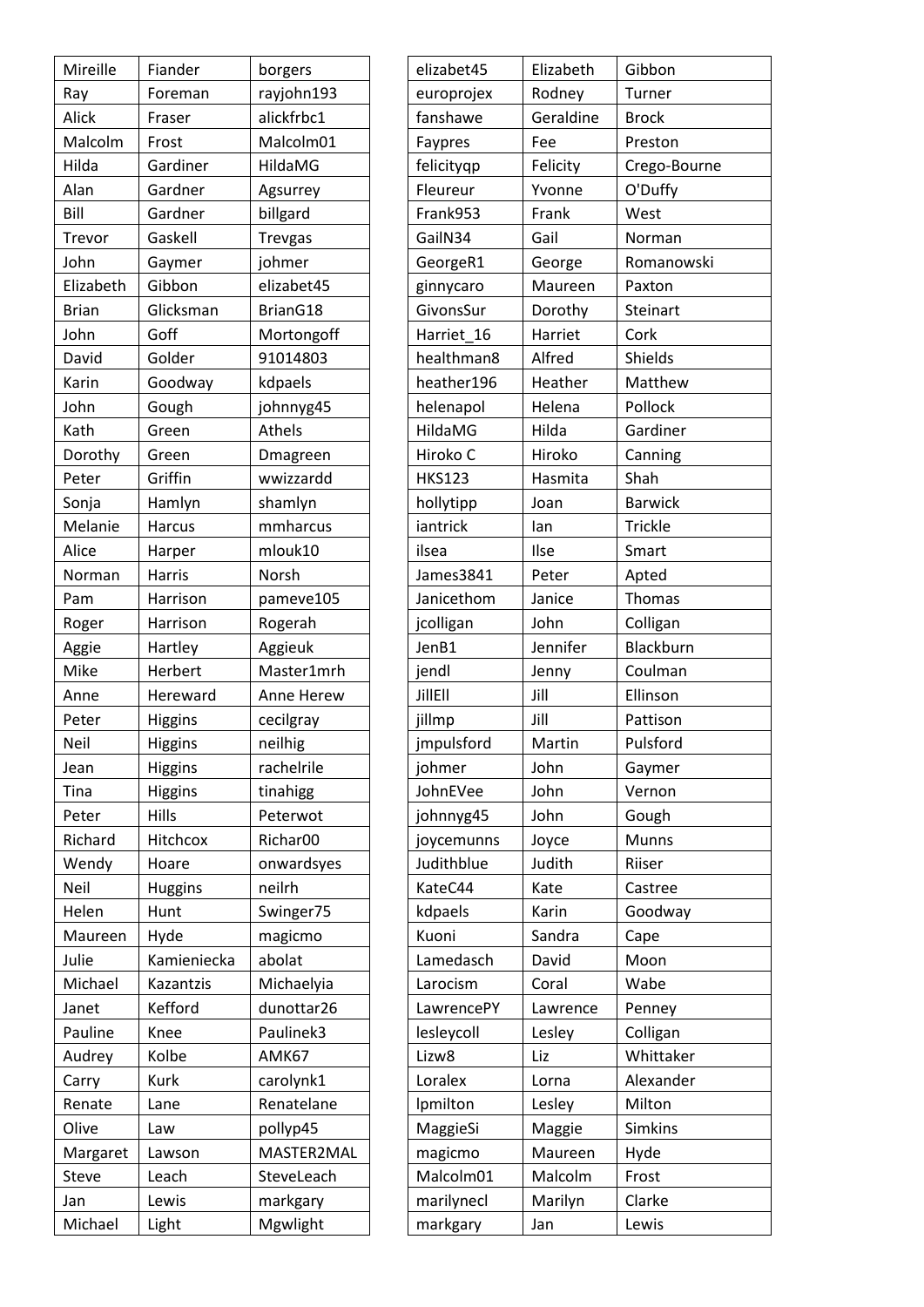| Steve          | Lock        | Slobgub    | Marlowe14  | Gill        | Apted          |
|----------------|-------------|------------|------------|-------------|----------------|
| Michael        | Lomax       | mplomax92  | mas33      | Mary        | Street         |
| Michele        | Lundqvist   | 99ajua     | Master1mrh | Mike        | Herbert        |
| Heather        | Matthew     | heather196 | MASTER2MAL | Margaret    | Lawson         |
| Nigel          | Matthew     | Nigel m    | Masvingo77 | Liz         | Bingham        |
| Yvonne         | McConnell   | Yvonnepi   | maugarny   | Paul        | Mullarkey      |
| <b>Brigid</b>  | McDonald    | brigidmc41 | mawbey68   | Graham      | Parker         |
| Sue            | McDonald    | suemc575   | Mgwlight   | Michael     | Light          |
| Beth           | McGovern    | mollie50   | Michaelyia | Michael     | Kazantzis      |
| Lesley         | Milton      | Ipmilton   | mirandamoo | Miranda     | Moore          |
| Shelagh        | Mitchell    | colettesm  | mlouk10    | Alice       | Harper         |
| David          | Moon        | Lamedasch  | mmharcus   | Melanie     | Harcus         |
| Imelda         | Moore       | corona123  | mollie50   | <b>Beth</b> | McGovern       |
| Miranda        | Moore       | mirandamoo | Mortongoff | John        | Goff           |
| Sue            | Moss        | sumoss     | mplomax92  | Michael     | Lomax          |
| Paul           | Mullarkey   | maugarny   | neilhig    | Neil        | <b>Higgins</b> |
| Joyce          | Munns       | joycemunns | neilrh     | Neil        | <b>Huggins</b> |
| Robert         | Newhouse    | rnewhou    | nfbrosie   | Diane       | Richardson     |
| Carol          | Newton      | caronewton | nicksan    | <b>Nick</b> | Sandquist      |
| Gail           | Norman      | GailN34    | Nigel m    | Nigel       | Matthew        |
| Pauline        | Norman      | Pauline444 | Norsh      | Norman      | Harris         |
| Yvonne         | O'Duffy     | Fleureur   | Oleander75 | Heidi       | Darley         |
| Krys           | O'Neill     | Antanbee   | onwardsyes | Wendy       | Hoare          |
| Graham         | Osborne     | Cannotputt | pameve105  | Pam         | Harrison       |
| Graham         | Parker      | mawbey68   | Pauline444 | Pauline     | Norman         |
| Sarah          | Patel       | Rose616    | Paulined23 | Pauline     | <b>Duckett</b> |
| Jill           | Pattison    | jillmp     | Paulinek3  | Pauline     | Knee           |
| Maureen        | Paxton      | ginnycaro  | Pbagency   | Paul        | <b>Baylis</b>  |
| Lawrence       | Penney      | LawrencePY | penelopear | Penelope    | Arnold         |
| Sue            | Peters      | SPPeters   | Penelopews | Penny       | Webster-Sr     |
| <b>Barbara</b> | Pharaoh     | barbara264 | peterw48   | Peter       | Ward           |
| Zonia          | Phethean    | zoniaphet  | Peterwot   | Peter       | Hills          |
| Liz            | Plumtree    | eliza148   | peurpont   | Liz         | Dunjay         |
| Richard        | Pocock      | richardpoc | pollyp45   | Olive       | Law            |
| Helena         | Pollock     | helenapol  | Pwsurrey   | Peter       | Wardle         |
| Fee            | Preston     | Faypres    | rachelrile | Jean        | Higgins        |
| Shirley        | Preuveneers | Scy58      | RandolphC  | Ann         | Chapple        |
| Chris          | Pullan      | ChrisPN    | rayjohn193 | Ray         | Foreman        |
| Martin         | Pulsford    | jmpulsford | Renatelane | Renate      | Lane           |
| Trudi          | Pulsford    | tpulsford  | rgd3       | Rob         | Donkin         |
| Audrey         | Randall     | A randall  | Richar00   | Richard     | Hitchcox       |
| Ken            | Reeves      | rufus99    | richardpoc | Richard     | Pocock         |
| Angela         | Reid        | AngieFay7  | richardsk  | Richard     | Skeet          |
| Marisa         | Reynolds    | canciani   | rmbrown    | Richard     | Brown          |
| Diane          | Richardson  | nfbrosie   | rnewhou    | Robert      | Newhouse       |
| Trish          | Richens     | Swannnie   |            |             | Harrison       |
|                |             |            | Rogerah    | Roger       |                |
| Judith         | Riiser      | Judithblue | RogerW48   | Roger       | Whittaker      |
| George         | Romanowski  | GeorgeR1   | ron711r    | Ron         | Rutstein       |
| Ron            | Rutstein    | ron711r    | Rose616    | Sarah       | Patel          |

| Steve          | Lock         | Slobgub         | Marlowe14  | Gill        | Apted          |
|----------------|--------------|-----------------|------------|-------------|----------------|
| Michael        | Lomax        | mplomax92       | mas33      | Mary        | Street         |
| Michele        | Lundqvist    | 99ajua          | Master1mrh | Mike        | Herbert        |
| Heather        | Matthew      | heather196      | MASTER2MAL | Margaret    | Lawson         |
| Nigel          | Matthew      | Nigel m         | Masvingo77 | Liz         | Bingham        |
| Yvonne         | McConnell    | Yvonnepi        | maugarny   | Paul        | Mullarkey      |
| <b>Brigid</b>  | McDonald     | brigidmc41      | mawbey68   | Graham      | Parker         |
| Sue            | McDonald     | suemc575        | Mgwlight   | Michael     | Light          |
| <b>Beth</b>    | McGovern     | mollie50        | Michaelyia | Michael     | Kazantzis      |
| Lesley         | Milton       | Ipmilton        | mirandamoo | Miranda     | Moore          |
| Shelagh        | Mitchell     | colettesm       | mlouk10    | Alice       | Harper         |
| David          | Moon         | Lamedasch       | mmharcus   | Melanie     | Harcus         |
| Imelda         | Moore        | corona123       | mollie50   | <b>Beth</b> | McGovern       |
| Miranda        | Moore        | mirandamoo      | Mortongoff | John        | Goff           |
| Sue            | Moss         | sumoss          | mplomax92  | Michael     | Lomax          |
| Paul           | Mullarkey    | maugarny        | neilhig    | Neil        | <b>Higgins</b> |
| Joyce          | <b>Munns</b> | joycemunns      | neilrh     | Neil        | <b>Huggins</b> |
| Robert         | Newhouse     | rnewhou         | nfbrosie   | Diane       | Richardson     |
| Carol          | Newton       | caronewton      | nicksan    | <b>Nick</b> | Sandquist      |
| Gail           | Norman       | GailN34         | Nigel m    | Nigel       | Matthew        |
| Pauline        | Norman       | Pauline444      | Norsh      | Norman      | Harris         |
| Yvonne         | O'Duffy      | Fleureur        | Oleander75 | Heidi       | Darley         |
| Krys           | O'Neill      | Antanbee        | onwardsyes | Wendy       | Hoare          |
| Graham         | Osborne      | Cannotputt      | pameve105  | Pam         | Harrison       |
| Graham         | Parker       | mawbey68        | Pauline444 | Pauline     | Norman         |
| Sarah          | Patel        | Rose616         | Paulined23 | Pauline     | <b>Duckett</b> |
| Jill           | Pattison     | jillmp          | Paulinek3  | Pauline     | Knee           |
| Maureen        | Paxton       | ginnycaro       | Pbagency   | Paul        | <b>Baylis</b>  |
| Lawrence       | Penney       | LawrencePY      | penelopear | Penelope    | Arnold         |
| Sue            | Peters       | <b>SPPeters</b> | Penelopews | Penny       | Webster-Smith  |
| <b>Barbara</b> | Pharaoh      | barbara264      | peterw48   | Peter       | Ward           |
| Zonia          | Phethean     | zoniaphet       | Peterwot   | Peter       | Hills          |
| Liz            | Plumtree     | eliza148        | peurpont   | Liz         | Dunjay         |
| Richard        | Pocock       | richardpoc      | pollyp45   | Olive       | Law            |
| Helena         | Pollock      | helenapol       | Pwsurrey   | Peter       | Wardle         |
| Fee            | Preston      | Faypres         | rachelrile | Jean        | <b>Higgins</b> |
| Shirley        | Preuveneers  | Scy58           | RandolphC  | Ann         | Chapple        |
| Chris          | Pullan       | ChrisPN         | rayjohn193 | Ray         | Foreman        |
| Martin         | Pulsford     | jmpulsford      | Renatelane | Renate      | Lane           |
| Trudi          | Pulsford     | tpulsford       | rgd3       | Rob         | Donkin         |
| Audrey         | Randall      | A randall       | Richar00   | Richard     | Hitchcox       |
| Ken            | Reeves       | rufus99         | richardpoc | Richard     | Pocock         |
| Angela         | Reid         | AngieFay7       | richardsk  | Richard     | Skeet          |
| Marisa         | Reynolds     | canciani        | rmbrown    | Richard     | Brown          |
| Diane          | Richardson   | nfbrosie        | rnewhou    | Robert      | Newhouse       |
| Trish          | Richens      | Swannnie        | Rogerah    | Roger       | Harrison       |
| Judith         | Riiser       | Judithblue      | RogerW48   | Roger       | Whittaker      |
| George         | Romanowski   | GeorgeR1        | ron711r    | Ron         | Rutstein       |
| Ron            | Rutstein     | ron711r         | Rose616    | Sarah       | Patel          |